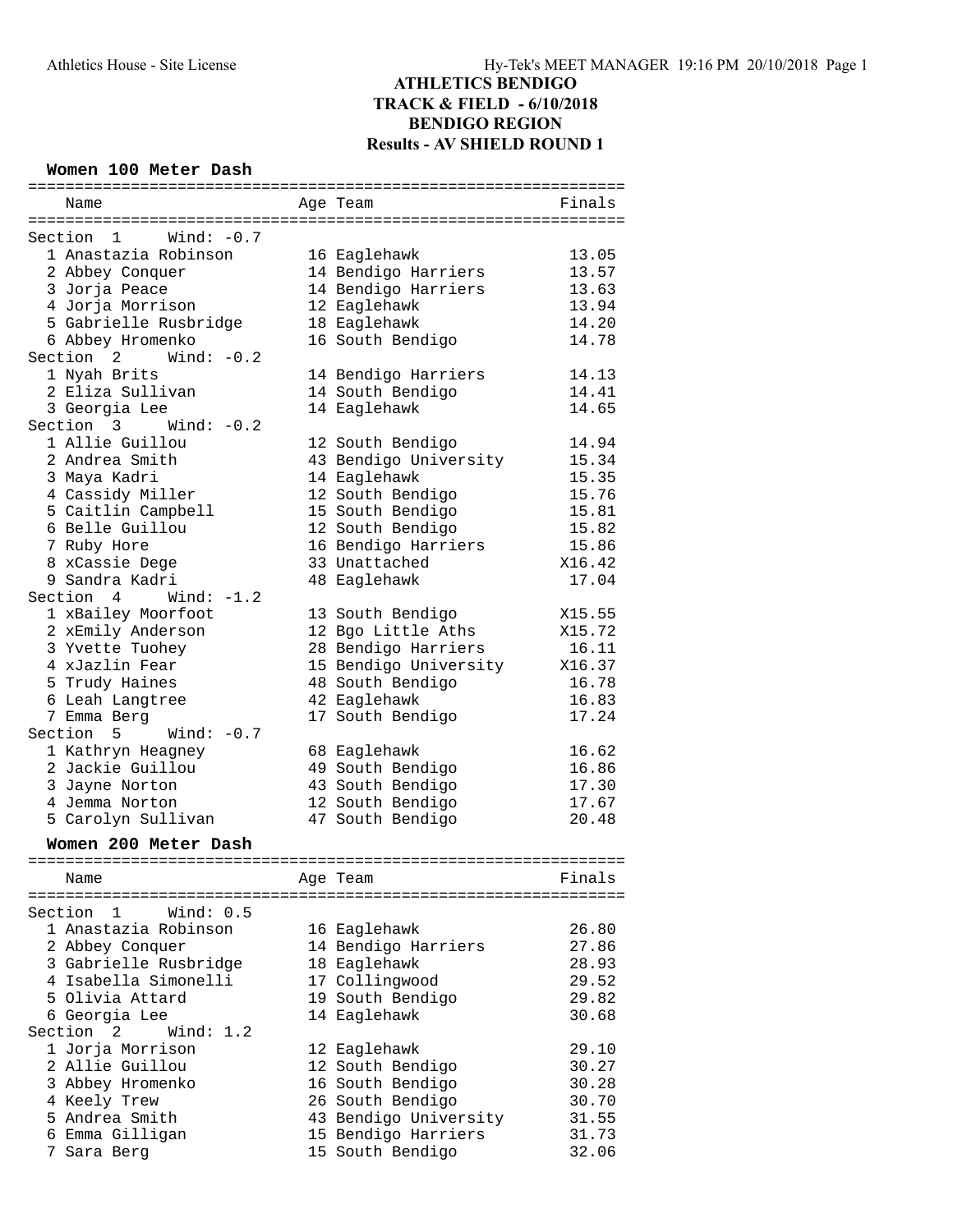Athletics House - Site License Hy-Tek's MEET MANAGER 19:16 PM 20/10/2018 Page 2 **ATHLETICS BENDIGO TRACK & FIELD - 6/10/2018 BENDIGO REGION Results - AV SHIELD ROUND 1**<br>th Bendigo 32.26

8 Belle Guillou 12 South Bendigo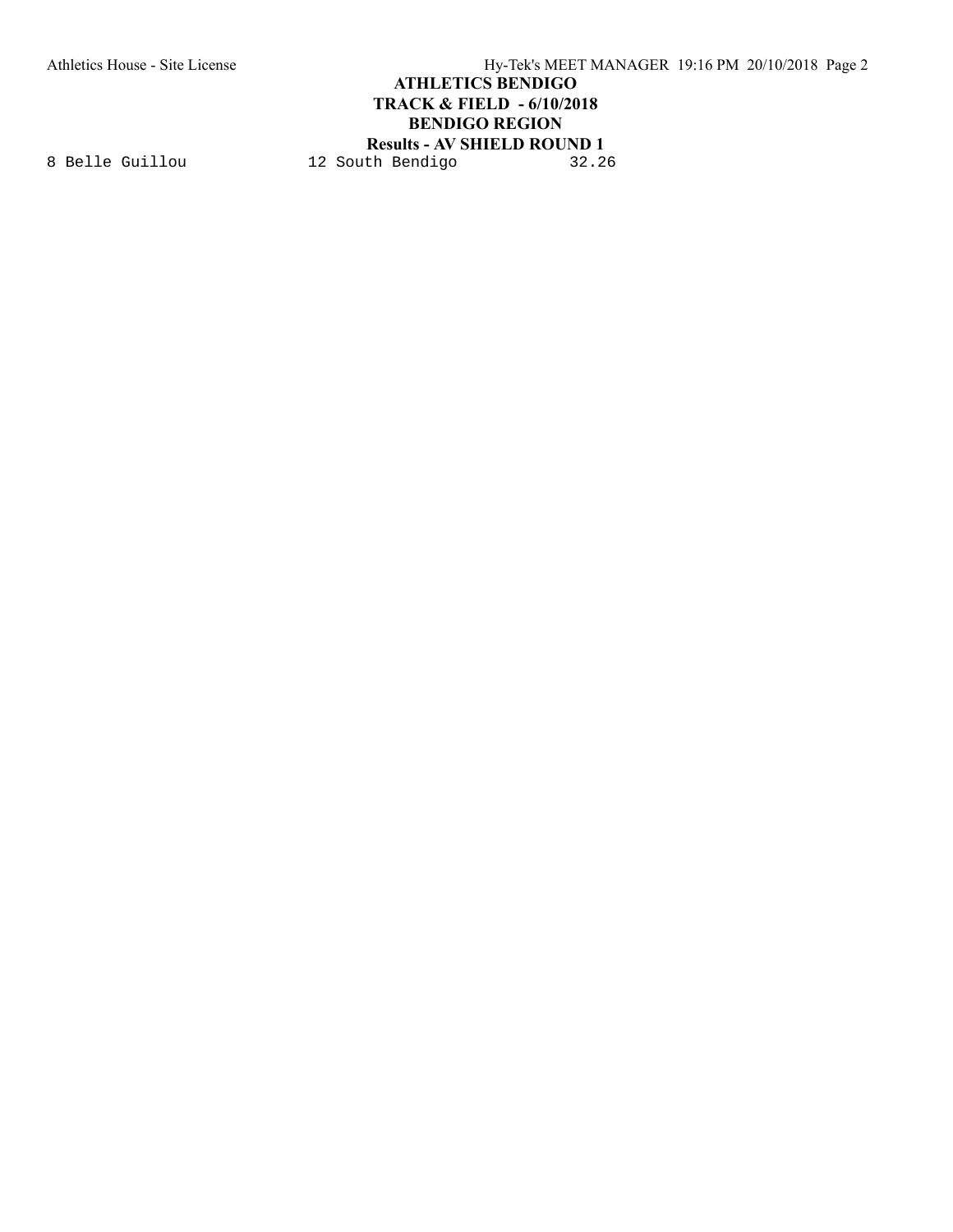### **....Women 200 Meter Dash**

| Section 3 Wind: 0.3                               |                                         |        |
|---------------------------------------------------|-----------------------------------------|--------|
| 1 Kathryn Heagney                                 | 68 Eaglehawk                            | 34.33  |
| 2 Leah Langtree                                   | 42 Eaglehawk                            | 34.61  |
| 3 Jackie Guillou                                  | 49 South Bendigo                        | 34.90  |
| 4 Sandra Kadri                                    | 48 Eaglehawk                            | 35.86  |
| Section $4$ Wind: $-0.4$                          |                                         |        |
| 1 Cassidy Miller                                  | 12 South Bendigo                        | 33.55  |
| 2 xKerri Curran                                   | 44 Unattached                           | X34.93 |
| 3 Annette Curtis                                  | 62 South Bendigo                        | 42.70  |
| 4 Kylie Campbell                                  | 42 South Bendigo                        | 43.78  |
| Men 100 Meter Dash                                |                                         |        |
|                                                   |                                         |        |
| Name                                              | Age Team                                | Finals |
|                                                   |                                         |        |
| Section $1$ Wind: $-0.1$                          |                                         |        |
| 1 Jake Hilson                                     | 19 South Bendigo                        | 11.55  |
| 2 Danai Mahachi                                   | 16 Bendigo Harriers                     | 12.02  |
| 3 Seth Hoskin                                     | 14 Bendigo Harriers                     | 12.43  |
| 4 Darcy Nelson                                    | 17 South Bendigo                        | 12.46  |
| 5 Daniel Baldwin                                  | 16 Bendigo Harriers                     | 12.60  |
| 6 Louis Schenker                                  | 25 Bendigo Harriers                     | 12.66  |
| 7 Oliver Muggleton                                | 16 South Bendigo                        | 13.08  |
| Section 2 Wind: 0.5                               |                                         |        |
| 1 Sebastyn Andrea                                 | 13 South Bendigo                        | 13.03  |
| 2 Nathan Louw                                     | 13 South Bendigo                        | 13.43  |
| 3 %Timothy Sullivan T38                           | 43 Eaglehawk                            | 13.55  |
| 4 xLachlan Carr                                   | 22 Bendigo Harriers                     | X13.60 |
| 5 Geoff Jordan                                    | 49 Bendigo Harriers                     | 14.29  |
| 6 Reeve Evans                                     | 11 Bendigo Harriers                     | 14.35  |
| Section $3$ Wind: $+0.0$                          |                                         |        |
|                                                   |                                         | 14.02  |
| 1 Kyle Webb<br>2 Leigh Browell                    | 17 Bendigo Harriers<br>44 South Bendigo | 15.31  |
|                                                   |                                         |        |
| Men 200 Meter Dash                                |                                         |        |
|                                                   |                                         |        |
| Name                                              | Age Team                                | Finals |
|                                                   |                                         |        |
| Section 1 Wind: 1.2                               |                                         |        |
| 1 Jake Hilson                                     | 19 South Bendigo                        | 22.78  |
| 2 James Bentley                                   | 14 Eaglehawk                            | 24.04  |
| 3 Darcy Nelson                                    | 17 South Bendigo                        | 24.40  |
| 4 Danai Mahachi                                   | 16 Bendigo Harriers                     | 24.62  |
| 5 Seth Hoskin                                     | 14 Bendigo Harriers                     | 24.73  |
| 6 Jesse Sullivan                                  | 16 South Bendigo                        | 28.71  |
| Section 2<br>Wind: $2.2$                          |                                         |        |
| 1 Oliver Muggleton                                | 16 South Bendigo                        | 25.18  |
| 2 Luke Matthews                                   | 37 Bendigo Harriers                     | 25.35  |
| 3 David Chisholm                                  | 50 Eaglehawk                            | 25.74  |
| 4 %Timothy Sullivan T38                           | 43 Eaglehawk                            | 27.24  |
| 5 Sebastyn Andrea                                 | 13 South Bendigo                        | 27.34  |
| 6 xLachlan Carr                                   | 22 Bendigo Harriers                     | X29.44 |
| Wind: $1.9$<br>Section<br>$\overline{\mathbf{3}}$ |                                         |        |
| 1 Nathan Louw                                     | 13 South Bendigo                        | 27.29  |
| 2 Kyle Webb                                       | 17 Bendigo Harriers                     | 27.99  |
| 3 Terry Hicks                                     | 64 Eaglehawk                            | 28.09  |
| 4 Reeve Evans                                     | 11 Bendigo Harriers                     | 29.83  |
| 5 Kyle Hilson                                     | 21 South Bendigo                        | 29.86  |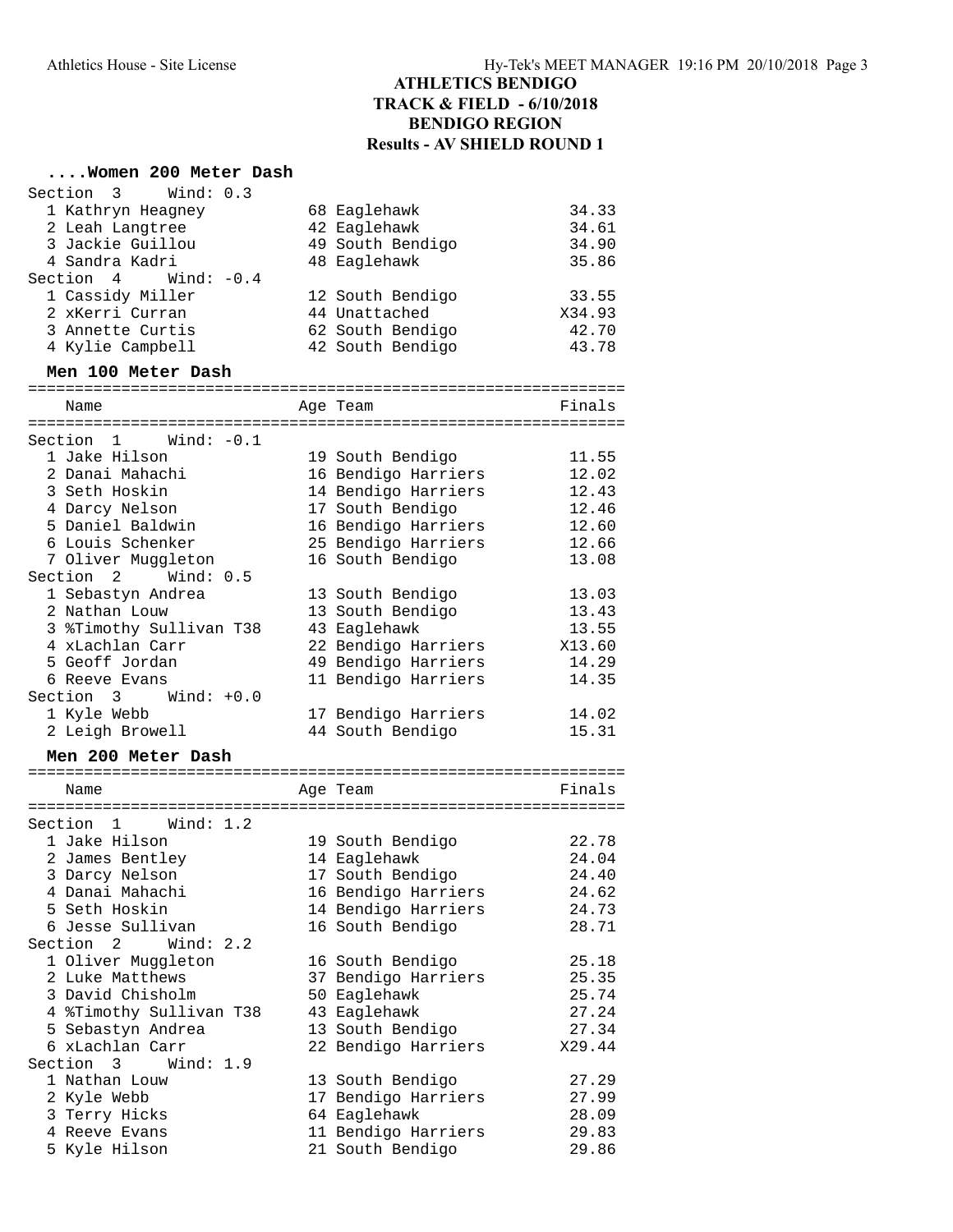### **....Men 200 Meter Dash**

|           | 6 Daniel Chisholm     | 12 Eaglehawk           | 30.51    |
|-----------|-----------------------|------------------------|----------|
|           | 7 Leigh Browell       | 44 South Bendigo       | 30.77    |
| Section 4 | Wind: $1.3$           |                        |          |
|           | 1 Daniel Baldwin      | 16 Bendigo Harriers    | 25.02    |
|           | 2 Jack McKenzie       | 16 South Bendigo       | 25.13    |
|           | 3 Louis Schenker      | 25 Bendigo Harriers    | 25.58    |
|           | 4 Jayden Padgham      | 13 Bendigo University  | 27.93    |
|           |                       |                        |          |
|           | Mixed 800 Meter Run   |                        |          |
|           | Name                  | Age Team               | Finals   |
|           |                       |                        |          |
| Section 1 |                       |                        |          |
|           | 1 James Bentley       | M14 Eaglehawk          | 2:10.65  |
|           | 2 Brett Gilligan      | M41 Bendigo Harriers   | 2:11.94  |
|           | 3 Declan Osborne      | M17 Bendigo Harriers   | 2:15.10  |
|           | 4 Darcy Nelson        | M17 South Bendigo      | 2:16.36  |
|           | 5 Luke Matthews       | M37 Bendigo Harriers   | 2:17.36  |
|           | 6 Isaac Everett       | M19 Bendigo Harriers   | 2:17.94  |
| Section   | 2                     |                        |          |
|           | 1 Jayden Padgham      | M13 Bendigo University | 2:17.50  |
|           | 2 Sebastyn Andrea     | M13 South Bendigo      | 2:18.10  |
|           | 3 Daniel Baldwin      | M16 Bendigo Harriers   | 2:25.56  |
|           | 4 Oliver Muggleton    | M16 South Bendigo      | 2:25.64  |
|           | 5 Gabrielle Rusbridge | W18 Eaglehawk          | 2:27.35  |
|           | 6 Peter Cowell        | M55 Bendigo Harriers   | 2:37.52  |
|           | 7 David Heislers      | M53 Bendigo University | 2:41.76  |
| Section 3 |                       |                        |          |
|           | 1 Aaron Norton        | M39 South Bendigo      | 2:31.39  |
|           | 2 Sara Berg           | W15 South Bendigo      | 2:37.98  |
|           | 3 Antony Langdon      | M50 Eaglehawk          | 2:39.66  |
|           | 4 Leigh Browell       | M44 South Bendigo      | 2:40.81  |
|           | 5 Eric Baker          | M56 Bendigo Harriers   | 2:46.99  |
| Section   | 4                     |                        |          |
|           | 1 Phoebe Lonsdale     | W13 Bendigo University | 2:48.96  |
|           | 2 Yvette Tuohey       | W28 Bendigo Harriers   | 2:50.27  |
|           | 3 Jess Chisholm       | W14 Eaglehawk          | 2:51.17  |
|           | 4 Geoff Shaw          | M70 Bendigo Harriers   | 2:51.64  |
|           | 5 xTanner Fear        | M11 Bendigo University | X2:58.88 |
|           | 6 Anne Buckley        | W51 Bendigo Harriers   | 2:59.98  |
|           | 7 xJazlin Fear        | W15 Bendigo University | X3:03.10 |
|           | 8 Andrea Smith        | W43 Bendigo University | 3:14.16  |
| Section   | - 5                   |                        |          |
|           | 1 Caitlin Campbell    | W15 South Bendigo      | 2:49.25  |
|           | 2 Keely Fullerton     | W13 Eaglehawk          | 2:54.74  |
|           | 3 Keely Trew          | W26 South Bendigo      | 2:56.34  |
|           | 4 Emily Heislers      | W17 Eaglehawk          | 2:59.21  |
|           | 5 xEmily Anderson     | W12 Bgo Little Aths    | X3:03.03 |
|           | 6 xAbbey Cartner      | W11 Bendigo University | X3:04.85 |
|           | 7 Debby Kirne         | W53 South Bendigo      | 3:10.75  |
|           | 8 John Justice        | M81 South Bendigo      | 3:20.86  |
| Section   | -6                    |                        |          |
|           | 1 xAlison Cartner     | W46 Bendigo University | X3:08.24 |
|           | 2 Jackie Guillou      | W49 South Bendigo      | 3:28.12  |
|           | 3 xKaitlyn Bryce      | W21 South Bendigo      | X3:29.87 |
|           | 4 xKerri Curran       | W44 Unattached         | X3:32.78 |
|           | 5 xTammy Fear         | W45 Bendigo University | X3:43.68 |
|           | 6 xMaria Bryce        | W50 South Bendigo      | X3:53.63 |
|           |                       |                        |          |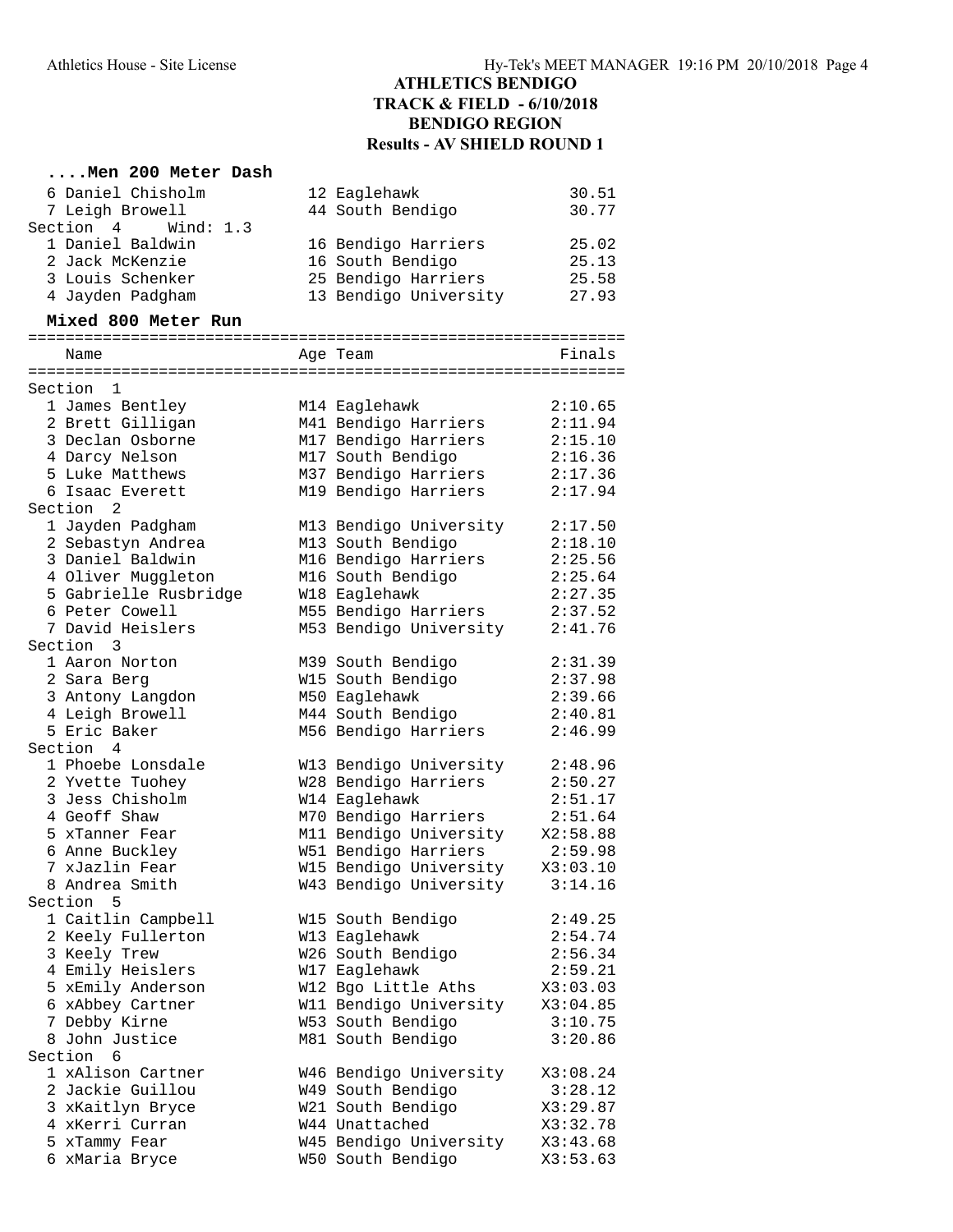Athletics House - Site License Hy-Tek's MEET MANAGER 19:16 PM 20/10/2018 Page 5

# **ATHLETICS BENDIGO TRACK & FIELD - 6/10/2018 BENDIGO REGION Results - AV SHIELD ROUND 1**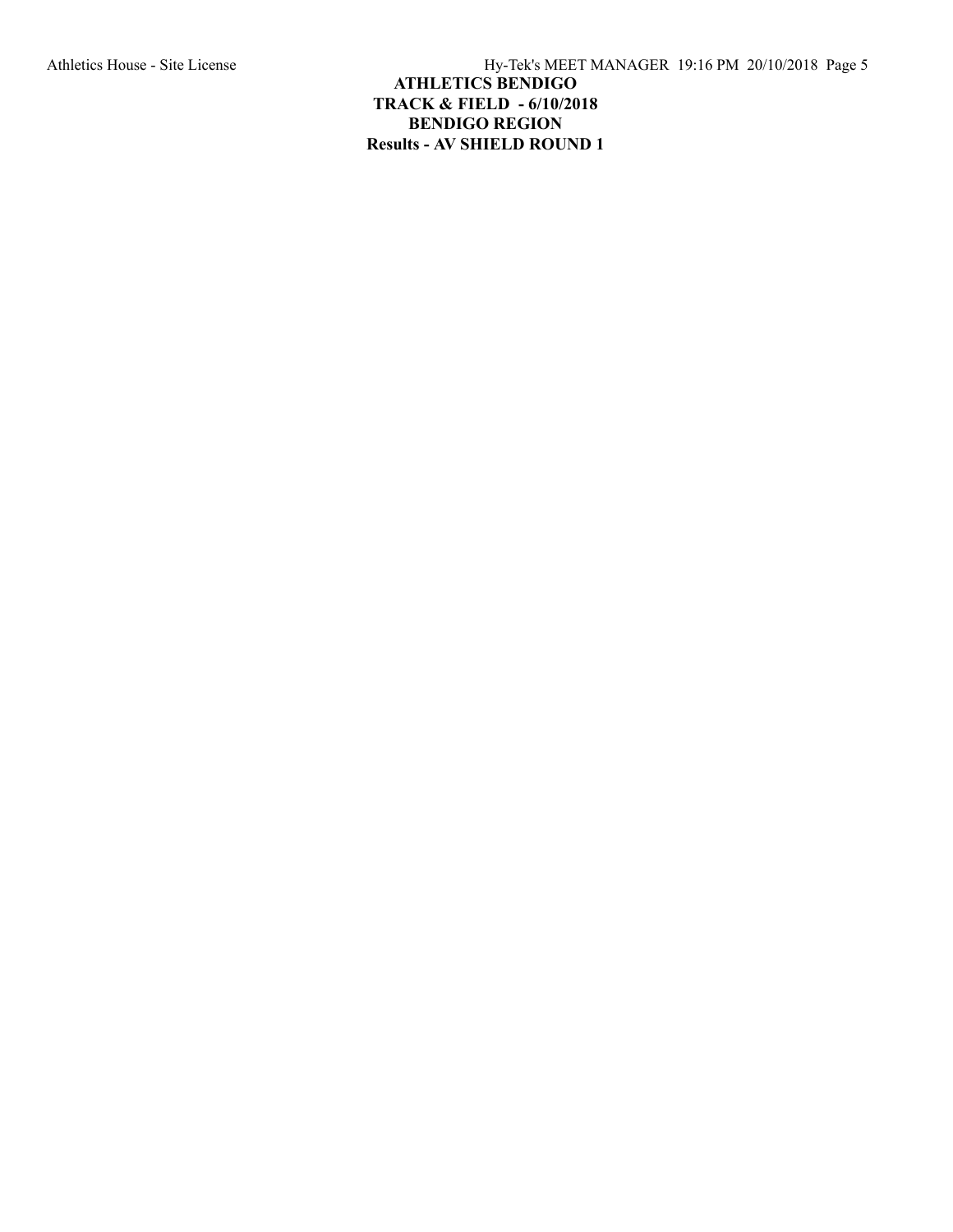#### **Mixed 3000 Meter Run**

|                                  | ========<br>======================           |                   |
|----------------------------------|----------------------------------------------|-------------------|
| Name                             | Age Team                                     | Finals            |
|                                  |                                              |                   |
| Section<br>1                     |                                              |                   |
| 1 Jayden Padgham                 | M13 Bendigo University                       | 10:39.77          |
| 2 Georgina Mees                  | W14 Ballarat Ycw                             | 10:44.13          |
| 3 Logan Tickell                  | M12 South Bendigo                            | 10:52.01          |
| 4 Peter Cowell                   | M55 Bendigo Harriers                         | 11:35.24          |
| 5 David Heislers                 | M53 Bendigo University                       | 11:35.33          |
| 6 Luke Matthews                  | M37 Bendigo Harriers                         | 11:45.25          |
| 7 Anne Buckley                   | W51 Bendigo Harriers                         | 12:40.54          |
| 8 Eric Baker                     | M56 Bendigo Harriers                         | 12:55.82          |
| 9 Debby Kirne                    | W53 South Bendigo                            | 13:46.83          |
| 10 xAlison Cartner               | W46 Bendigo University                       | X13:50.48         |
| -- xCassie Dege                  | W33 Unattached                               | XDNF              |
| Mixed 200 Meter Hurdles          |                                              |                   |
|                                  |                                              |                   |
| Name                             | Age Team                                     | Finals            |
| Section<br>1<br>Wind: $1.6$      |                                              |                   |
| 1 Zackery Tickell                | M13 South Bendigo                            | 32.73             |
| 2 xBailey Moorfoot               | W13 South Bendigo                            | X39.17            |
|                                  |                                              |                   |
| Mixed 400 Meter Hurdles          |                                              |                   |
| Name                             | Age Team                                     | Finals            |
| =======================          |                                              |                   |
| Section<br>1                     |                                              |                   |
| -- Toni Phillips                 | W46 Eaglehawk                                | DNF               |
|                                  |                                              |                   |
| Mixed High Jump                  |                                              |                   |
|                                  |                                              |                   |
| Name                             | Age Team                                     | Finals            |
| ==================               |                                              |                   |
| Flight<br>1                      |                                              |                   |
| 1 James Woods                    | M15 South Bendigo                            | 1.80m             |
| 2 Darcy Nelson                   | M17 South Bendigo                            | 1.70m             |
| 3 Abbey Hromenko                 | W16 South Bendigo                            | 1.55m             |
| 3 Gregory Hilson                 | M49 South Bendigo<br>M13 Unattached          | 1.55m             |
| 5 xConnor Clarke                 |                                              | X1.40m            |
| Flight 2                         |                                              |                   |
| 1 Aaron Norton                   | M39 South Bendigo                            | 1.40m             |
| 2 Geoff Shaw                     | M70 Bendigo Harriers                         | 1.33m             |
| 3 Trudy Haines                   | W48 South Bendigo                            | 1.30 <sub>m</sub> |
| Flight 3                         |                                              |                   |
| 1 Jessica Louw                   | W11 South Bendigo                            | 1.18m             |
| 1 xTanner Fear                   | M11 Bendigo University                       | X1.18m            |
| 1 xEthan Curran                  | M11 Unattached                               | X1.18m            |
| 4 Toni Phillips                  | W46 Eaglehawk                                | 1.05m             |
| Mixed Pole Vault                 |                                              |                   |
| Name                             |                                              | Finals            |
|                                  | Age Team                                     |                   |
| Flight<br>1                      |                                              |                   |
| 1 James Woods                    | M15 South Bendigo                            | 3.40m             |
| 2 Geoff Shaw<br>-- Emma Gilligan | M70 Bendigo Harriers<br>W15 Bendigo Harriers | 2.40m             |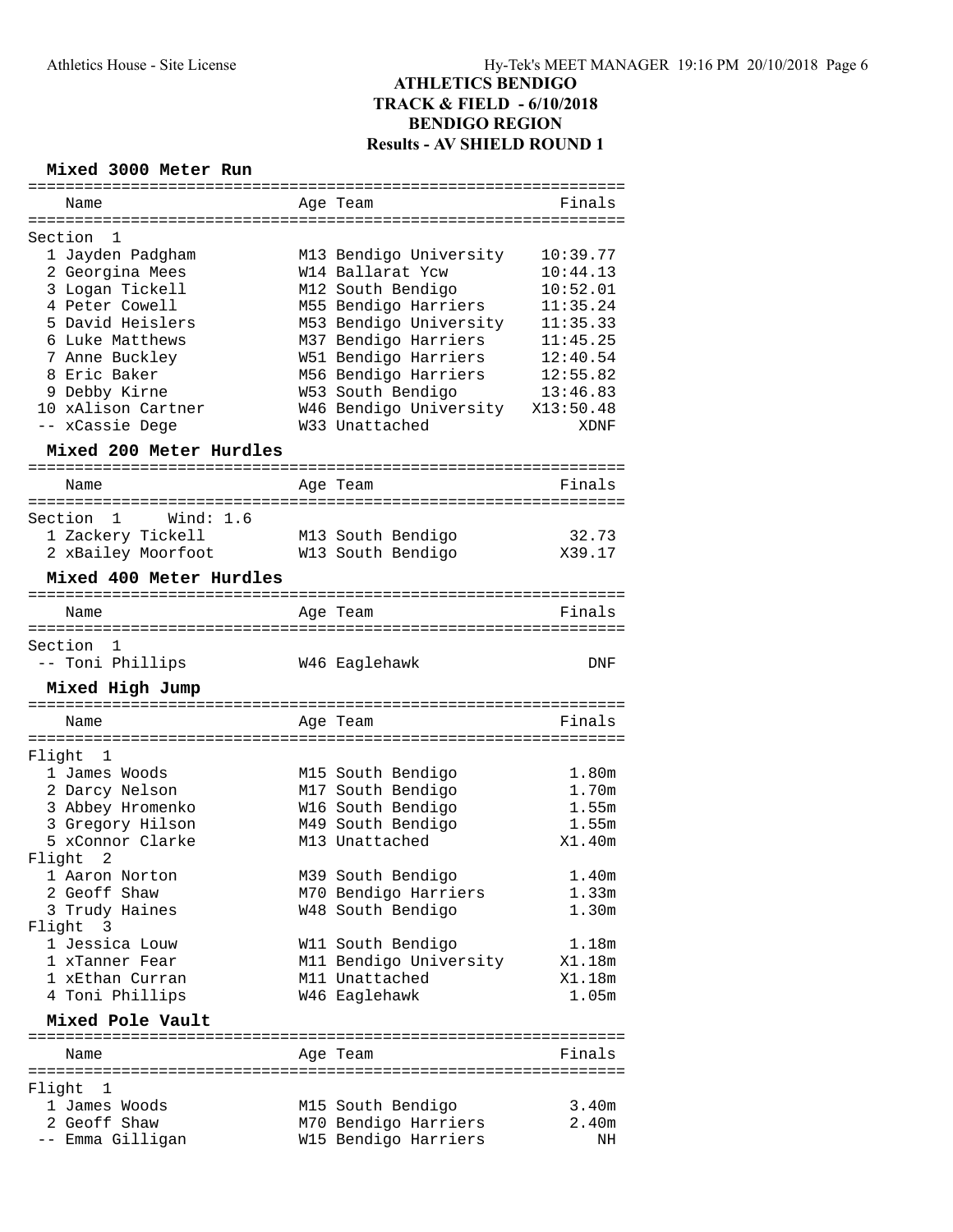#### **Mixed Triple Jump**

|        | Name                | Age Team               | Finals            | Wind   |
|--------|---------------------|------------------------|-------------------|--------|
|        | 1 Sebastyn Andrea   | M13 South Bendigo      | 11.12m            | NWI    |
|        | 2 xEmily Anderson   | W12 Bgo Little Aths    | X9.00m            | NWI    |
|        | 3 Allie Guillou     | W12 South Bendigo      | 7.79m             | NWI    |
|        | 4 Caitlin Campbell  | W15 South Bendigo      | 7.67m             | NWI    |
|        | 5 Andrea Smith      | W43 Bendigo University | 7.41m             | NWI    |
|        | 6 Toni Phillips     | W46 Eaglehawk          | 7.31m             | NWI    |
|        | 7 xJazlin Fear      | W15 Bendigo University | X7.16m            | NWI    |
|        | 8 xKerri Curran     | W44 Unattached         | X7.15m            | NWI    |
|        | 9 Belle Guillou     | W12 South Bendigo      | 7.01m             | NWI    |
|        | 10 xTammy Fear      | W45 Bendigo University | X6.75m            | NWI    |
|        | 11 Carolyn Sullivan | W47 South Bendigo      | 5.11 <sub>m</sub> | NWI    |
|        | -- Emily Heislers   | W17 Eaglehawk          | FOUL              |        |
|        | -- Jess Chisholm    | W14 Eaglehawk          | FOUL              |        |
| Flight | 2                   |                        |                   |        |
|        | 1 James Woods       | M15 South Bendigo      | 10.96m            | 0.6    |
|        | 2 Darcy Nelson      | M17 South Bendigo      | 10.67m            | $+0.0$ |
|        | 3 Nathan Louw       | M13 South Bendigo      | 10.02m            | 1.2    |
|        | 4 Abbey Conquer     | W14 Bendigo Harriers   | 9.51 <sub>m</sub> | 0.8    |
|        | 5 Eliza Sullivan    | W14 South Bendigo      | 9.40m             | 1.2    |
|        | 6 Jorja Peace       | W14 Bendigo Harriers   | 9.15m             | $+0.0$ |
|        | Flight 3            |                        |                   |        |
|        | 1 Zackery Tickell   | M13 South Bendigo      | 9.75m             | $-1.2$ |
|        | 2 Jorja Morrison    | W12 Eaglehawk          | 8.72m             | $+0.0$ |
|        | 3 Maya Kadri        | W14 Eaglehawk          | 8.22m             | $+0.0$ |
|        | 4 Sara Berg         | W15 South Bendigo      | 7.93m             | $+0.0$ |
|        | 5 Nyah Brits        | W14 Bendigo Harriers   | 7.83m             | $+0.0$ |
|        | 6 Trudy Haines      | W48 South Bendigo      | 7.50m             | $-1.6$ |
|        | 7 Ruby Hore         | W16 Bendigo Harriers   | 7.28m             | $+0.0$ |
|        | 8 Leah Langtree     | W42 Eaglehawk          | 6.81m             | $+0.0$ |
|        | 9 Jemma Norton      | W12 South Bendigo      | 6.75m             | 1.0    |
|        | Mixed Shot Put      |                        |                   |        |
|        |                     |                        |                   |        |
|        | Name                | Age Team               | Finals            |        |
| Flight | 1                   |                        |                   |        |
|        | 1 Emma Berg         | W17 South Bendigo      | 15.01m            |        |
|        | 2 MacKenzie Cooper  | M19 Bendigo Harriers   | 10.87m            |        |
|        | 3 Anthony Messerle  | M24 Bendigo University | 10.04m            |        |
|        | 4 Bailey Cooper     | M21 Bendigo Harriers   | 9.66m             |        |
|        | 5 Terry Hicks       | M64 Eaglehawk          | 8.91m             |        |
|        | 6 Jayne Norton      | W43 South Bendigo      | 8.36m             |        |
|        | 7 Sara Berg         | W15 South Bendigo      | 8.33 <sub>m</sub> |        |
|        | 8 Eric Baker        | M56 Bendigo Harriers   | 7.44m             |        |
|        | 9 Aaron Norton      | M39 South Bendigo      | 7.33m             |        |
|        | 10 Trudy Haines     | W48 South Bendigo      | 7.22m             |        |
| Flight | -- xBeau Ogden<br>2 | M15 Unattached         | X11.20m           |        |
|        | 1 xEbony Whiley     | W23 Eaglehawk          | X7.49m            |        |
|        | 2 Cassidy Miller    | W12 South Bendigo      | 7.38m             |        |
|        | 3 Toni Phillips     | W46 Eaglehawk          | 7.33m             |        |
|        | 4 Kyle Webb         | M17 Bendigo Harriers   | 7.05m             |        |
|        | 5 Danai Mahachi     | M16 Bendigo Harriers   | 6.77m             |        |
|        | 6 Gregory Hilson    | M49 South Bendigo      | 6.24m             |        |
|        | 7 John Justice      | M81 South Bendigo      | 6.20m             |        |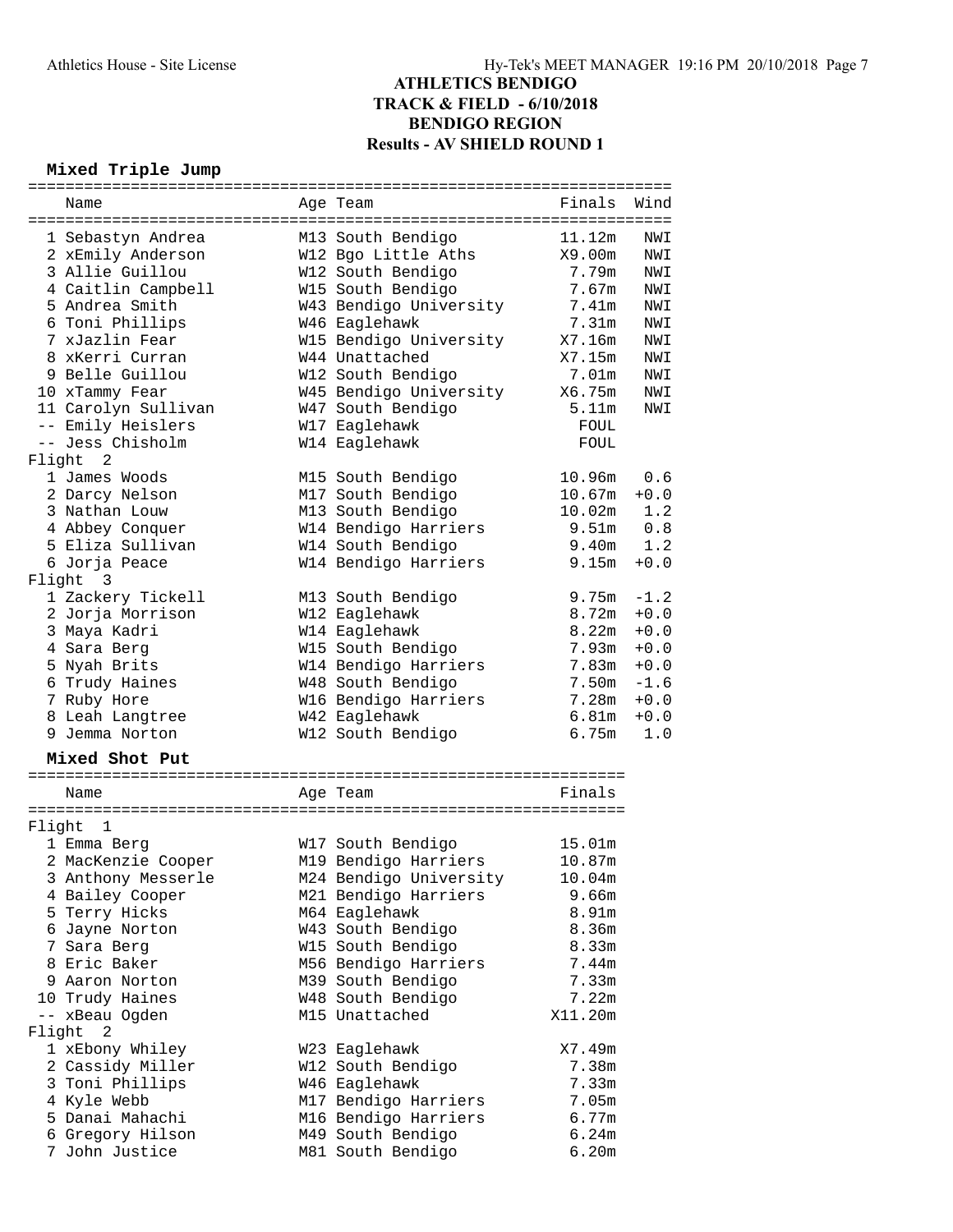Athletics House - Site License Hy-Tek's MEET MANAGER 19:16 PM 20/10/2018 Page 8

# **ATHLETICS BENDIGO TRACK & FIELD - 6/10/2018 BENDIGO REGION**

**Results - AV SHIELD ROUND 1**<br>th Bendigo  $x6.12m$ 

8 xKaitlyn Bryce W21 South Bendigo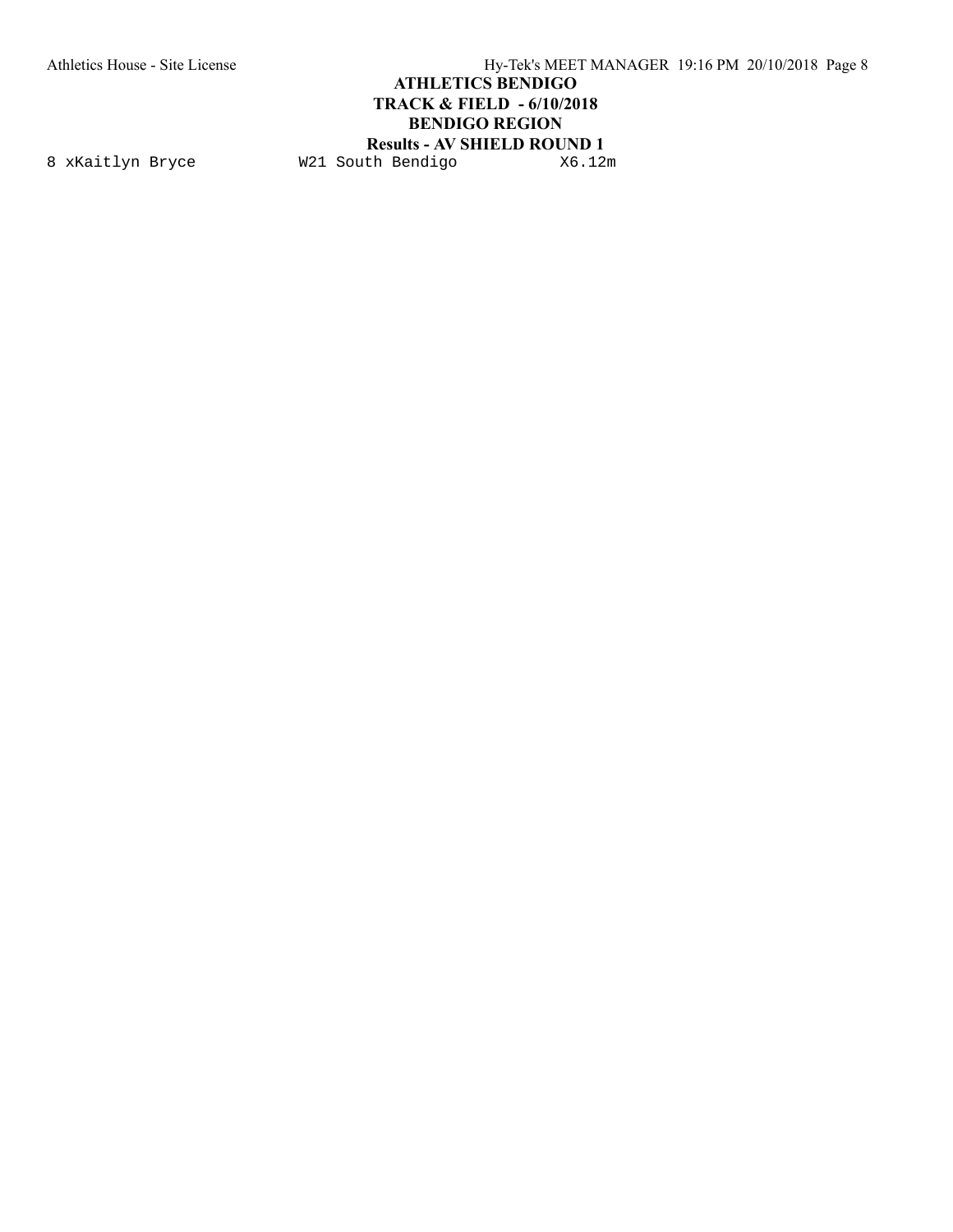### **....Mixed Shot Put**

|        | 9 Jemma Norton             | W12 South Bendigo      | 5.88m             |
|--------|----------------------------|------------------------|-------------------|
|        | 10 Keely Fullerton         | W13 Eaglehawk          | 5.80m             |
|        | 11 Jessica Louw            | W11 South Bendigo      | 5.35 <sub>m</sub> |
|        | 12 xMaria Bryce            | W50 South Bendigo      | X5.17m            |
|        | 13 Barbara Bryant          | W64 Eaglehawk          | 5.09m             |
|        | 14 Annette Curtis          |                        |                   |
|        |                            | W62 South Bendigo      | 5.05 <sub>m</sub> |
|        | 15 Wendy Ennor             | W61 Eaglehawk          | 5.00m             |
|        | 16 Kylie Campbell          | W42 South Bendigo      | 4.68m             |
|        | 17 Jennifer Payne          | W62 South Bendigo      | 4.47m             |
|        | Mixed Discus Throw         |                        |                   |
|        | Name                       | Age Team               | Finals            |
|        |                            |                        |                   |
| Flight | -1                         |                        |                   |
|        | 1 Emma Berg                | W17 South Bendigo      | 42.75m            |
|        | 2 Isabella Simonelli       | W17 Collingwood        | 41.93m            |
|        | 3 Gemma Johansen           | W15 Ringwood           | 37.85m            |
|        | 4 Anthony Messerle         | M24 Bendigo University | 36.07m            |
|        | 5 Terry Hicks              | M64 Eaglehawk          | 31.32m            |
|        | 6 Jayne Norton             | W43 South Bendigo      | 27.74m            |
|        | 7 Craig Graham             | M53 Eaglehawk          | 26.48m            |
|        | 8 Bailey Cooper            | M21 Bendigo Harriers   | 26.07m            |
|        | 9 David Chisholm           | M50 Eaglehawk          | 25.38m            |
|        | 10 Claire Noonan           | W14 Eaglehawk          | 23.03m            |
|        | 11 MacKenzie Cooper        | M19 Bendigo Harriers   | 21.89m            |
|        | 12 Martin Fryer            | M74 Eaglehawk          | 20.98m            |
|        | 13 Toni Phillips           | W46 Eaglehawk          | 20.67m            |
|        | 14 Sara Berg               | W15 South Bendigo      | 20.45m            |
|        | 15 Cassidy Miller          | W12 South Bendigo      | 20.24m            |
|        | 16 Geoff Jordan            |                        |                   |
|        |                            | M49 Bendigo Harriers   | 20.07m            |
|        | 17 Olivia Graham           | W18 Eaglehawk          | 20.04m            |
|        | 18 Ruby Hore               | W16 Bendigo Harriers   | 19.51m            |
|        | 19 Sharon Barr             | W57 Bendigo Harriers   | 18.32m            |
|        | 20 Jemma Norton            | W12 South Bendigo      | 13.83m            |
| Flight | $\overline{\phantom{a}}^2$ |                        |                   |
|        | 1 Louis Schenker           | M25 Bendigo Harriers   | 28.74m            |
|        | 2 Aaron Norton             | M39 South Bendigo      | 20.75m            |
|        | 3 Reeve Evans              | M11 Bendigo Harriers   | 19.75m            |
|        | 4 Kellie Doering           | W43 South Bendigo      | 19.36m            |
|        | 5 Antony Langdon           | M50 Eaglehawk          | 18.57m            |
|        | 6 Eric Baker               | M56 Bendigo Harriers   | 17.32m            |
|        | 7 Gregory Hilson           | M49 South Bendigo      | 16.99m            |
|        | 8 Kyle Webb                | M17 Bendigo Harriers   | 16.28m            |
|        | 9 Gabrielle Rusbridge      | W18 Eaglehawk          | 14.57m            |
|        | 10 Annette Curtis          | W62 South Bendigo      | 13.08m            |
|        | 11 John Justice            | M81 South Bendigo      | 12.58m            |
|        | 12 Wendy Ennor             | W61 Eaglehawk          | 12.18m            |
|        | 13 Kylie Campbell          | W42 South Bendigo      | 10.90m            |
|        | 14 Jennifer Payne          | W62 South Bendigo      | 10.75m            |
|        | -- Andrea Smith            | W43 Bendigo University | 14.84m            |
|        |                            |                        |                   |
|        | Mixed Hammer Throw         |                        |                   |
|        | Name                       | Age Team               | Finals            |
|        |                            |                        |                   |
| Flight | ı                          |                        |                   |

| ヒエエベロロ |                      |                 |        |
|--------|----------------------|-----------------|--------|
|        | 1 Isabella Simonelli | W17 Collingwood | 49.27m |